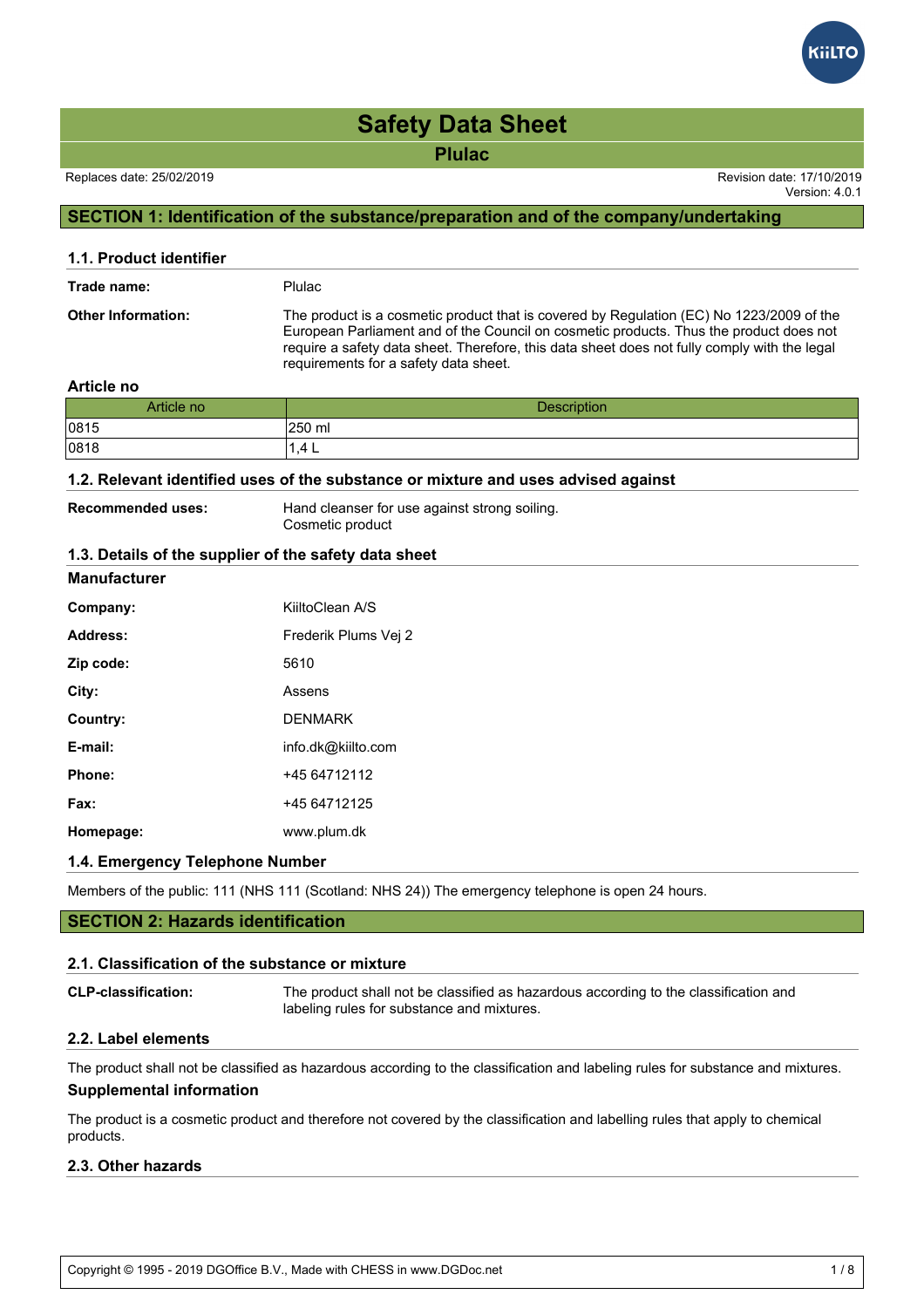**Plulac**

Replaces date: 25/02/2019 Revision date: 17/10/2019

Version: 4.0.1

The product does not contain any PBT or vPvB substances.

# **SECTION 3: Composition/information on ingredients**

#### **3.2. Mixtures**

| Substance                                         | <b>CAS No</b> | EC No | <b>REACH Reg. No.</b> | Concentration | <b>Notes</b> | CLP-<br>classification |
|---------------------------------------------------|---------------|-------|-----------------------|---------------|--------------|------------------------|
| <b>AQUA</b>                                       | 7732-18-5     |       |                       | $30 - 50%$    |              |                        |
| DIMETHYL<br><b>GLUTARATE</b>                      | 1119-40-0     |       |                       | 10 - 20%      |              |                        |
| <b>SODIUM</b><br><b>LAURETH</b><br><b>SULFATE</b> | 9004-82-4     |       |                       | 10 - 20%      |              |                        |
| <b>DIMETHYL</b><br><b>ISUCCINATE</b>              | 106-65-0      |       |                       | $5 - 10%$     |              |                        |
| <b>ZEA MAYS COB</b><br><b>MEAL</b>                | 68525-86-0    |       |                       | $5 - 10%$     |              |                        |
| <b>OLUS OIL</b>                                   | 68956-68-3    |       |                       | $1 - 5%$      |              |                        |
| DIMETHYL<br><b>ADIPATE</b>                        | 627-93-0      |       |                       | $1 - 5%$      |              |                        |
| STEARALKONIU<br>M BENTONITE                       | 130501-87-0   |       |                       | $1 - 5%$      |              |                        |
| CI 77004                                          | 1302-78-9     |       |                       | $1 - 5%$      |              |                        |
| <b>COCAMIDOPRO</b><br><b>PYL BETAINE</b>          | 61789-40-0    |       |                       | $1 - 5%$      |              |                        |
| STEARALKONIU<br>M HECTORITE                       | 71011-26-2    |       |                       | $1 - 5%$      |              |                        |
| GLYCERIN                                          | 56-81-5       |       |                       | $~1\%$        |              |                        |
| <b>TITANIUM</b><br><b>DIOXIDE CI</b><br>77891     | 13463-67-7    |       |                       | $~1\%$        |              |                        |
| PARFUM                                            |               |       |                       |               |              |                        |
| <b>SODIUM</b><br><b>CHLORIDE</b>                  | 7647-14-5     |       |                       | $< 1\%$       |              |                        |

Please see section 16 for the full text of H-phrases.

# **SECTION 4: First aid measures**

| 4.1. Description of first aid measures |                                                                                                                                                                                                                                                                                                                                                                                                                                                                                                                                                                                                                                                                 |  |  |  |
|----------------------------------------|-----------------------------------------------------------------------------------------------------------------------------------------------------------------------------------------------------------------------------------------------------------------------------------------------------------------------------------------------------------------------------------------------------------------------------------------------------------------------------------------------------------------------------------------------------------------------------------------------------------------------------------------------------------------|--|--|--|
| Inhalation:                            | The product does not release hazardous vapours. Seek fresh air.                                                                                                                                                                                                                                                                                                                                                                                                                                                                                                                                                                                                 |  |  |  |
| Ingestion:                             | Wash out mouth thoroughly and drink 1-2 glasses of water in small sips. Seek medical<br>advice in case of discomfort.                                                                                                                                                                                                                                                                                                                                                                                                                                                                                                                                           |  |  |  |
| <b>Skin contact:</b>                   | Not relevant, as the product is a cosmetic product. The product is intended to come into<br>contact with the skin. In case of wound smarts, flush with water.                                                                                                                                                                                                                                                                                                                                                                                                                                                                                                   |  |  |  |
| Eye contact:                           | Flush with water (preferably using eye wash equipment) until irritation subsides. Seek<br>medical advice if symptoms persist.                                                                                                                                                                                                                                                                                                                                                                                                                                                                                                                                   |  |  |  |
| General:                               | In case of doubt or if symptoms persist, seek medical advice. The product has been safety<br>evaluated in accordance with Regulation (EC) No 1223/2009 on cosmetic products, Article<br>10. If, despite the implemented safety evaluations, problems or discomfort are still<br>experienced when using the product, please report it to KiiltoClean A/S, info.dk@kiilto.com<br>or phone +45 6471 2112, so that necessary remedial measures can be initiated and the<br>obligation to report serious adverse effects in accordance with Article 23 of the Regulation<br>are met. Serious adverse effects should always be reported to the competent authority of |  |  |  |

the State where the issue of the issue of the issue of the issue of the issue of the issue of the issue of the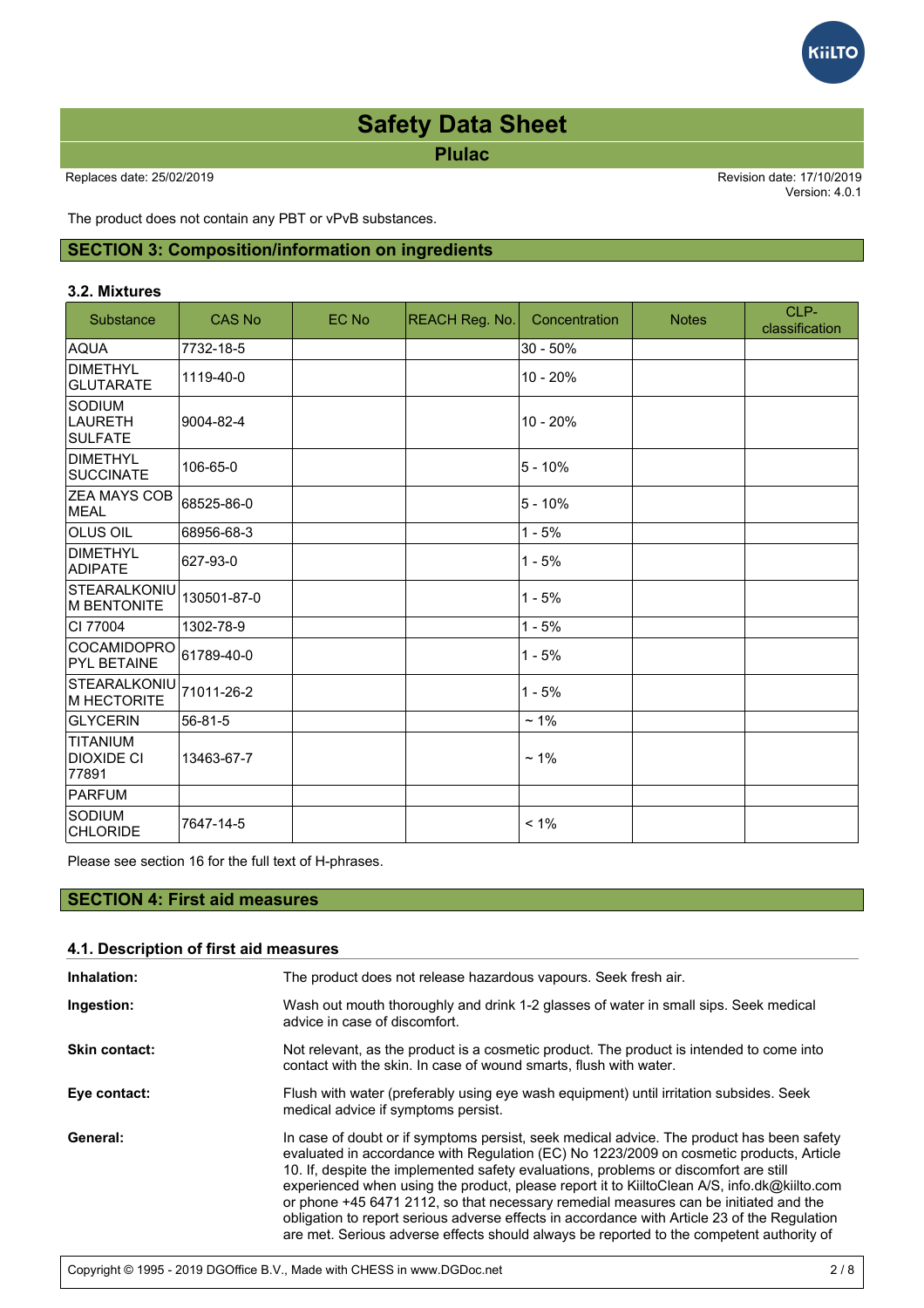

#### **Safety Data Sheet** With Regulation (EC) No 1223/2009 on cosmetic products, Article products, Article products, A 10. If, despite the implemented safety evaluations, problems or discomfort are still

**Plulac** experienced when using the product, please report it to KiiltoClean A/S, info.dk@kiilto.com or phone  $\mathbf{45}$  6471  $\mathbf{45}$  6471  $\mathbf{46}$  measures can be increased and the initiated and the initiated and the initiated and the initiated and the initiated and the initiated and the initiated and the initiated an

Replaces date: 25/02/2019

the State where the issue occurred.

Version: 4.0.1 Revision date: 17/10/2019 are metric metric should always be reported to the competent always be reported to the competent authority of  $\sim$ 

#### **4.2. Most important symptoms and effects, both acute and delayed**

Not relevant, as the product is a cosmetic product.

#### **4.3. Indication of any immediate medical attention and special treatment needed**

No special immediate treatment required. Treat symptoms.

#### **SECTION 5: Fire-fighting measures**

#### **5.1. Extinguishing media**

| Suitable extinguishing media:      | The product is not directly flammable. Choose extinguishing agents based on the<br>surrounding fire. |
|------------------------------------|------------------------------------------------------------------------------------------------------|
| Unsuitable extinguishing<br>media: | Do not use water stream, as it may spread the fire.                                                  |

#### **5.2. Special hazards arising from the substance or mixture**

The product is not directly flammable. Avoid inhalation of vapour and fumes - seek fresh air. The product decomposes when combusted and the following toxic gases can be formed: Carbon monoxide and carbon dioxide.

#### **5.3. Advice for fire-fighters**

Move containers from danger area if it can be done without risk. Avoid inhalation of vapour and flue gases - seek fresh air.

#### **SECTION 6: Accidental release measures**

#### **6.1. Personal precautions, protective equipment and emergency procedures**

**For non-emergency personnel:** No special requirements.

For emergency responders: No special requirements.

#### **6.2. Environmental precautions**

Avoid unnecessary release to the environment.

#### **6.3. Methods and material for containment and cleaning up**

Contain and absorb spill with sand or other absorbent material and transfer to suitable waste containers. Wipe up drops and splashes with a cloth.

#### **6.4. Reference to other sections**

See section 8 for type of protective equipment. See section 13 for instructions on disposal.

#### **SECTION 7: Handling and storage**

#### **7.1. Precautions for safe handling**

No special requirements.

#### **7.2. Conditions for safe storage, including any incompatibilities**

Storage temperature: 0-30 °C.

#### **7.3. Specific end use(s)**

None.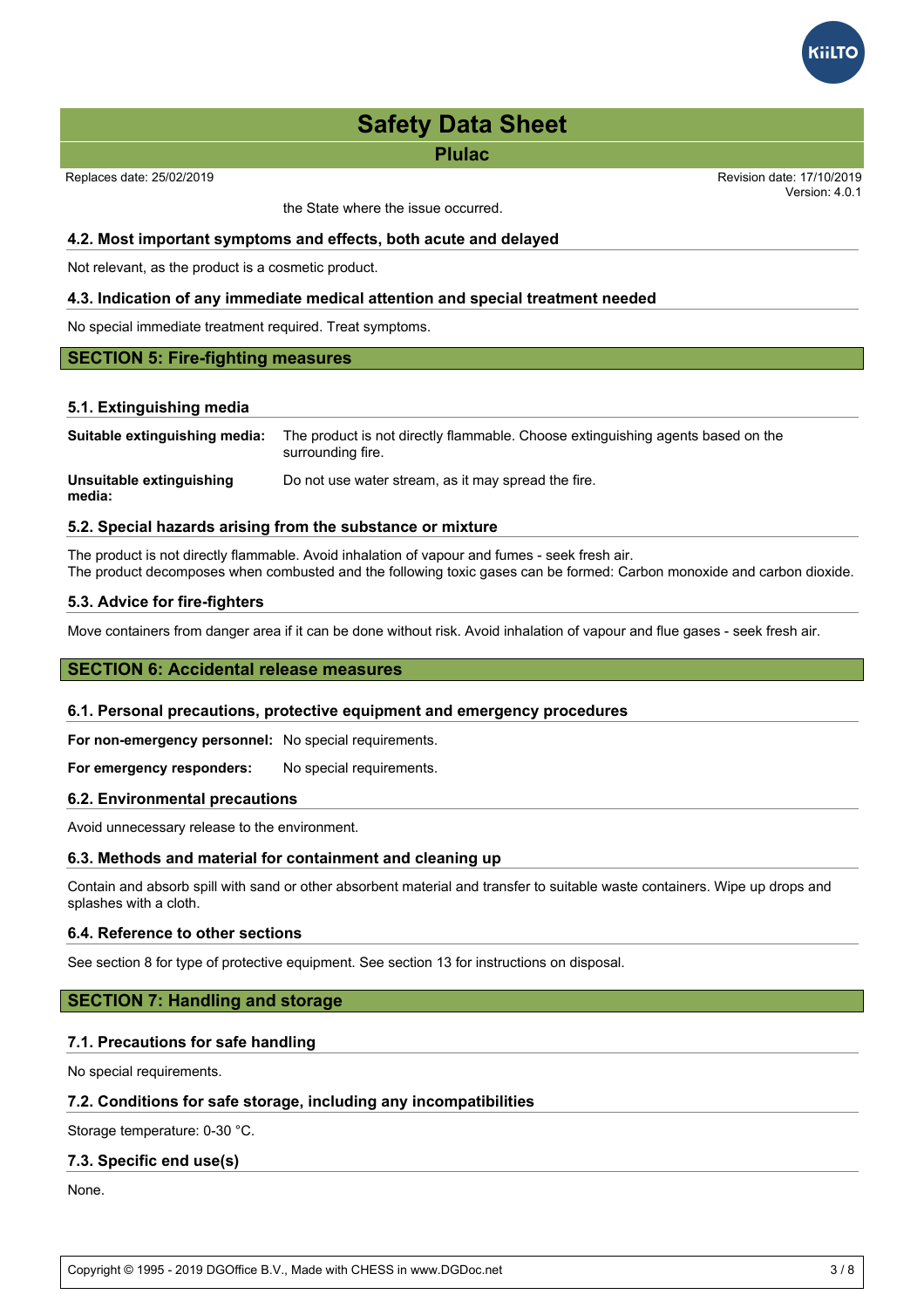**Plulac**

Replaces date: 25/02/2019 Revision date: 17/10/2019

Version: 4.0.1

# **SECTION 8: Exposure controls/personal protection**

| 8.1. Control parameters                                                 |                                                                |
|-------------------------------------------------------------------------|----------------------------------------------------------------|
| Occupational exposure limit:                                            | Contains no substances subject to reporting requirements       |
| Legal basis:                                                            | EH40/2005 Workplace exposure limits. Last amended August 2018. |
| <b>Other Information:</b>                                               | The product requires no special exposure control.              |
| 8.2. Exposure controls                                                  |                                                                |
| Appropriate engineering<br>controls:                                    | Wear the personal protective equipment specified below.        |
| Personal protective equipment, Not required.<br>eye/face protection:    |                                                                |
| Personal protective equipment, Not required.<br>skin protection:        |                                                                |
| Personal protective equipment, Not required.<br>hand protection:        |                                                                |
| Personal protective equipment, Not required.<br>respiratory protection: |                                                                |
| <b>Environmental exposure</b><br>controls:                              | Ensure compliance with local regulations for emissions.        |
| <b>SECTION 9: Physical and chemical properties</b>                      |                                                                |

# **9.1. Information on basic physical and chemical properties**

| <u> momando on basic prijeloarana chemical propernec</u><br>Parameter |                                  | Value/unit     |
|-----------------------------------------------------------------------|----------------------------------|----------------|
| State                                                                 | Paste                            |                |
| Colour                                                                | White                            |                |
| Odour                                                                 | Perfumed odour                   |                |
| Solubility                                                            | Soluble in the following: Water. |                |
| Explosive properties                                                  | N/A                              |                |
| Oxidising properties                                                  | N/A                              |                |
| Parameter                                                             | Value/unit                       | <b>Remarks</b> |
| pH (solution for use)                                                 | No data                          |                |
| pH (concentrate)                                                      | $7 - 8$                          |                |
| Melting point                                                         | No data                          |                |
| Freezing point                                                        | No data                          |                |
| Initial boiling point and boiling range                               | $\sim$ 100 °C                    |                |
| <b>Flash Point</b>                                                    | No data                          |                |
| Evaporation rate                                                      | No data                          |                |
| Flammability (solid, gas)                                             | No data                          |                |
| <b>Flammability limits</b>                                            | No data                          |                |
| <b>Explosion limits</b>                                               | No data                          |                |
| Vapour pressure                                                       | No data                          |                |
| Vapour density                                                        | No data                          |                |
| Relative density                                                      | No data                          |                |
| Partition coefficient n-octonol/water                                 | No data                          |                |
| Auto-ignition temperature                                             | No data                          |                |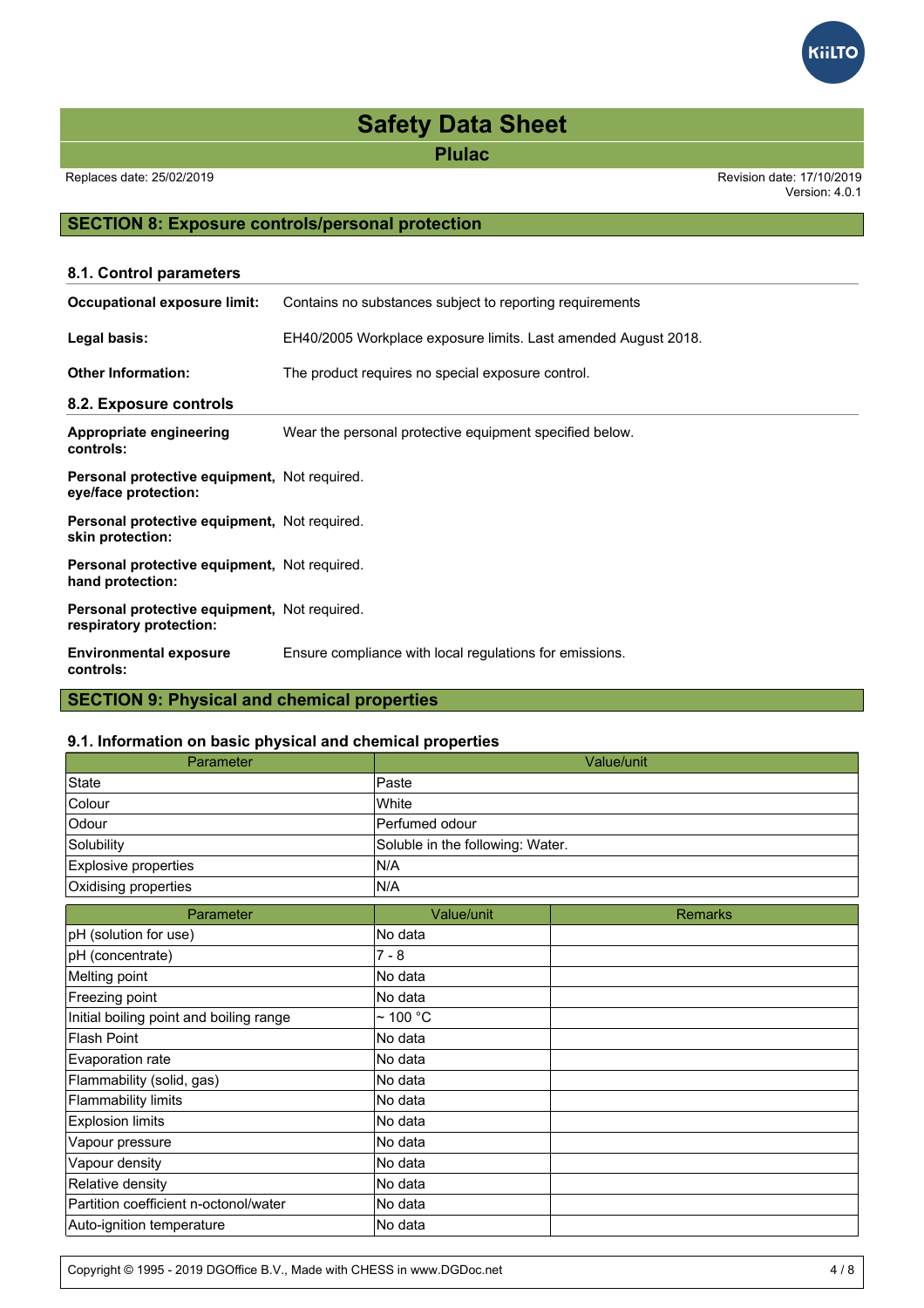

| <b>Safety Data Sheet</b>  |                   |                                             |  |
|---------------------------|-------------------|---------------------------------------------|--|
|                           | <b>Plulac</b>     |                                             |  |
| Replaces date: 25/02/2019 |                   | Revision date: 17/10/2019<br>Version: 4.0.1 |  |
| Decomposition temperature | INo data          |                                             |  |
| Viscosity                 | 25000 - 50000 cps |                                             |  |

#### **9.2 Other information**

| ---          | 'unit.                                  | <b>THE NEW</b> |
|--------------|-----------------------------------------|----------------|
| -<br>Density | $^{\circ}150$ .<br>$'1000 -$<br>kg/mª ر |                |
|              |                                         |                |

# **SECTION 10: Stability and reactivity**

Odour threshold No data

### **10.1. Reactivity**

Not reactive.

### **10.2. Chemical stability**

The product is stable when used in accordance with the supplier's directions.

### **10.3. Possibility of hazardous reactions**

None known.

# **10.4. Conditions to avoid**

None known.

#### **10.5. Incompatible materials**

None known.

#### **10.6. Hazardous decomposition products**

The product decomposes when combusted or heated to high temperatures and the following toxic gases can be formed: Carbon monoxide and carbon dioxide.

### **SECTION 11: Toxicological information**

#### **11.1. Information on toxicological effects**

| Acute toxicity - oral:                                     | Ingestion of large quantities may cause discomfort. The product does not have to be<br>classified. |
|------------------------------------------------------------|----------------------------------------------------------------------------------------------------|
| Acute toxicity - dermal:                                   | The product does not have to be classified.                                                        |
| <b>Acute toxicity - inhalation:</b>                        | The product does not have to be classified.                                                        |
| <b>Skin corrosion/irritation:</b>                          | The product does not have to be classified.                                                        |
| Serious eye damage/eye<br><i>irritation:</i>               | Temporary irritation. The product does not have to be classified.                                  |
| <b>Respiratory sensitisation or</b><br>skin sensitisation: | The product does not have to be classified.                                                        |
| Germ cell mutagenicity:                                    | The product does not have to be classified.                                                        |
| <b>Carcinogenic properties:</b>                            | The product does not have to be classified.                                                        |
| <b>Reproductive toxicity:</b>                              | The product does not have to be classified.                                                        |
| Single STOT exposure:                                      | The product does not release hazardous vapours.                                                    |

Copyright © 1995 - 2019 DGOffice B.V., Made with CHESS in www.DGDoc.net 5 / 8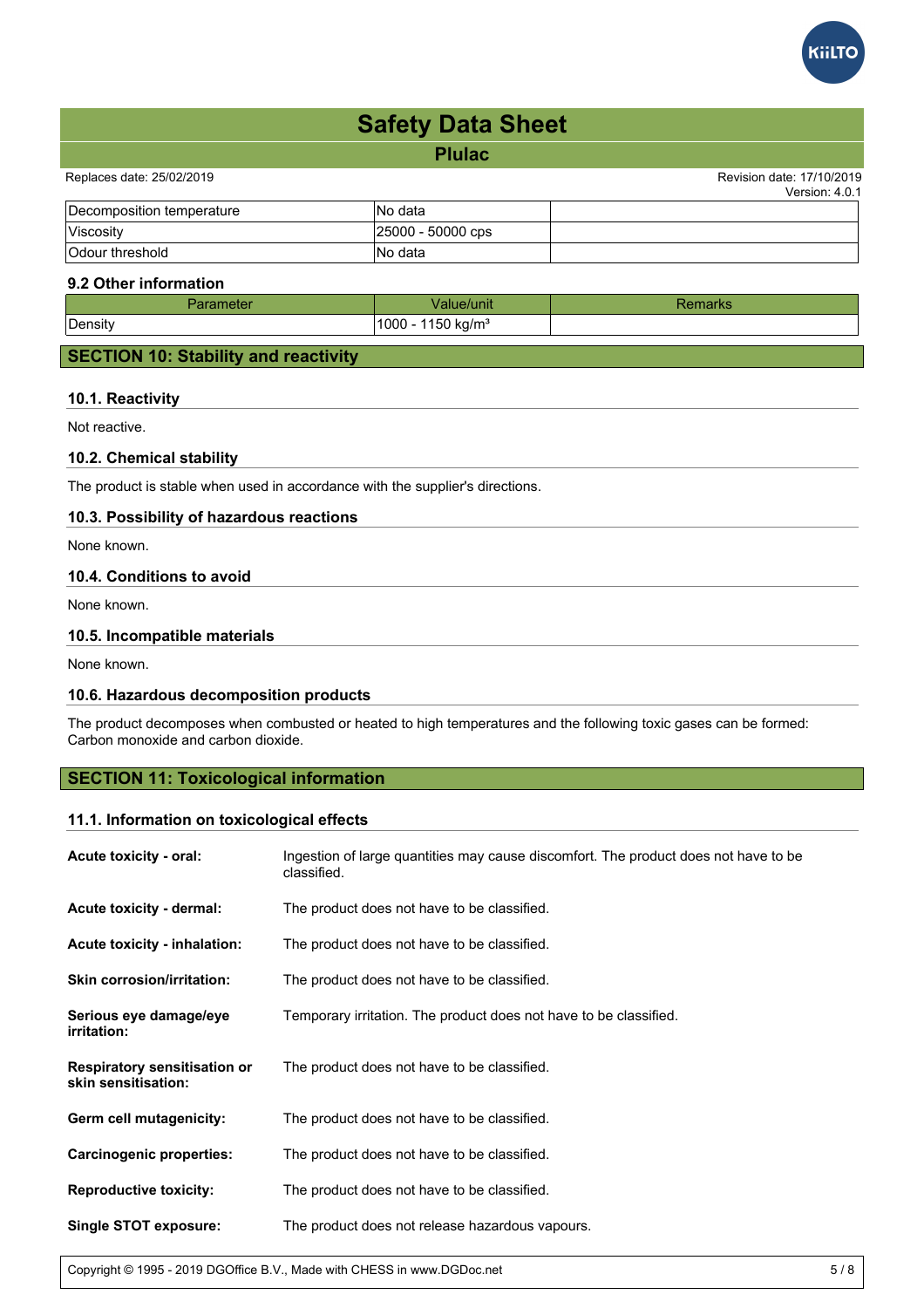

| <b>Safety Data Sheet</b>                  |                                                                                                                            |  |  |  |
|-------------------------------------------|----------------------------------------------------------------------------------------------------------------------------|--|--|--|
| <b>Plulac</b>                             |                                                                                                                            |  |  |  |
| Replaces date: 25/02/2019                 | Revision date: 17/10/2019<br>Version: 4.0.1                                                                                |  |  |  |
| <b>Repeated STOT exposure:</b>            | The product does not have to be classified.                                                                                |  |  |  |
| <b>Aspiration hazard:</b>                 | No hazards.                                                                                                                |  |  |  |
| <b>Other toxicological effects:</b>       | The product has been safety evaluated in accordance with Regulation (EC) No 1223/2009<br>on cosmetic products, Article 10. |  |  |  |
| <b>SECTION 12: Ecological information</b> |                                                                                                                            |  |  |  |
| 12.1. Toxicity                            |                                                                                                                            |  |  |  |

The product does not have to be classified.

#### **12.2. Persistence and degradability**

Expected to be biodegradable.

#### **12.3. Bioaccumulative potential**

No bioaccumulation expected.

#### **12.4. Mobility in soil**

Test data are not available.

#### **12.5. Results of PBT and vPvB assessment**

The product does not contain any PBT or vPvB substances.

#### **12.6. Other adverse effects**

None known.

#### **SECTION 13: Disposal considerations**

#### **13.1. Waste treatment methods**

Contact the local authorities.

Empty, cleansed packaging should be disposed of for recycling. Uncleansed packaging is to be disposed of via the local wasteremoval scheme.

| שנ <del>פ</del> γ ∪ו wasιe. |  |  |
|-----------------------------|--|--|
|                             |  |  |

**Category of waste:** 07 06 99 wastes not otherwise specified

# **SECTION 14: Transport information**

**14.1. UN-No.:** Not applicable. **14.4. Packing group:** Not applicable. **14.2. UN proper shipping name: 14.3. Transport hazard class(es):**

Not applicable.

Not applicable. **14.5. Environmental hazards:**

Not applicable.

# **14.6. Special precautions for user**

None.

#### **14.7. Transport in bulk according to Annex II of MARPOL and the IBC Code**

Not applicable.

#### **SECTION 15: Regulatory information**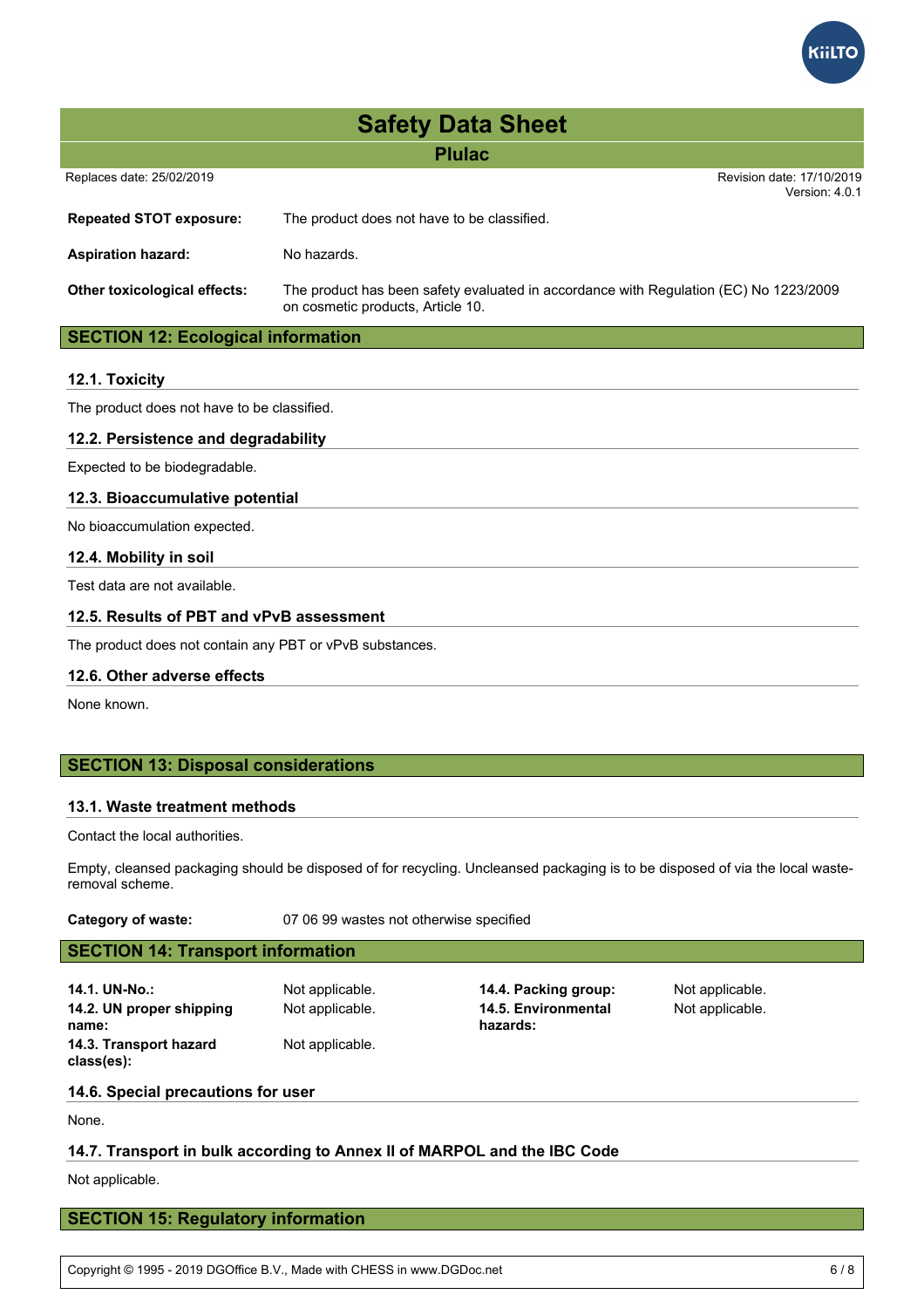**Plulac**

Replaces date: 25/02/2019 Revision date: 17/10/2019

# Version: 4.0.1

### **15.1. Safety, health and environmental regulations/legislation specific for the substance or mixture**

| <b>Special Provisions:</b> | This product is covered by Regulation (EC) No 1223/2009 of the European Parliament and<br>of the Council on cosmetic products. The product is therefore not covered by Regulation<br>(EC) No 1272/2008 of the European Parliament and Council of 16 December 2008 on<br>classification, labelling and packaging of substances and mixtures in accordance with<br>Article 1, Paragraph 5c. Moreover, the product contains none of the substances listed in<br>Regulation 1907/2006 EC Article 31, Paragraph 1b) and c) or Paragraph 3 a), b) and c). As<br>a result of this the product is not covered by Regulation (EC) No 1907/2006 of the<br>European Parliament and Council of 18 December 2006 concerning the Registration,<br>Evaluation, Authorisation and Restriction of Chemicals (REACH), in which Article 31 sets<br>out the requirements for safety data sheets. There is therefore no requirement for a safety<br>data sheet to be drawn up for the above products in order to comply with the requirements<br>of the Regulation. |
|----------------------------|------------------------------------------------------------------------------------------------------------------------------------------------------------------------------------------------------------------------------------------------------------------------------------------------------------------------------------------------------------------------------------------------------------------------------------------------------------------------------------------------------------------------------------------------------------------------------------------------------------------------------------------------------------------------------------------------------------------------------------------------------------------------------------------------------------------------------------------------------------------------------------------------------------------------------------------------------------------------------------------------------------------------------------------------|
|                            |                                                                                                                                                                                                                                                                                                                                                                                                                                                                                                                                                                                                                                                                                                                                                                                                                                                                                                                                                                                                                                                |

#### **15.2. Chemical Safety Assessment**

**Other Information:** Chemical safety assessment has not been performed. The product has been safety evaluated in accordance with Regulation (EC) No 1223/2009 on cosmetic products, Article 10.

# **SECTION 16: Other information**

#### **Version history and indication of changes**

| <b>Version</b> | <b>Revision date</b> | Responsible           | Changes                            |
|----------------|----------------------|-----------------------|------------------------------------|
| 4.0.1          | 17/10/2019           | KiiltoClean A/S (SKP) | 1.1, 1.3, 4, 16                    |
| 4.0.0          | 25/02/2019           | Plum A/S (SKP)        | Section 3 + GLYCERIN,<br>Section 8 |
| 3.0.1          | 109/08/2018          | Plum A/S (SKP)        | INCI-name change                   |
| 3.0.0          | 05/04/2018           | Plum A/S (SKP)        | Section 3                          |
| 2.1.0          | 11/11/2015           | Plum A/S (SKP)        | 2015/830 (UK)                      |
| 2.0.0          | 16/02/2015           | Plum A/S (SKP)        | 453/2010 (UK)                      |

| <b>Abbreviations:</b>     | DNEL: Derived No Effect Level<br><b>PNEC: Predicted No Effect Concentration</b><br>PBT: Persistent, Bioaccumulative and Toxic<br>vPvB: Very Persistent and Very Bioaccumulative<br>STOT: Specific Target Organ Toxicity                                                                                                                      |
|---------------------------|----------------------------------------------------------------------------------------------------------------------------------------------------------------------------------------------------------------------------------------------------------------------------------------------------------------------------------------------|
| <b>Other Information:</b> | Shelf life: 30 months.                                                                                                                                                                                                                                                                                                                       |
| <b>Vendor notes:</b>      | Plulac is a hand cleanser especially suited for removal of soiling such as lacquer, glue,<br>resin, paints and also non-hardened double-component products (Polyester, Epoxy,<br>Polyurethane etc.)<br>Dampen your hands and add the product. Spread the product on your hands and add a<br>little water. Wash and dry the hands thoroughly. |
| Date:                     | 17/10/2019                                                                                                                                                                                                                                                                                                                                   |
| SDS is prepared by        |                                                                                                                                                                                                                                                                                                                                              |
| Company:                  | KiiltoClean A/S                                                                                                                                                                                                                                                                                                                              |
| <b>Address:</b>           | Frederik Plums Vei 2                                                                                                                                                                                                                                                                                                                         |
| Zip code:                 | 5610                                                                                                                                                                                                                                                                                                                                         |